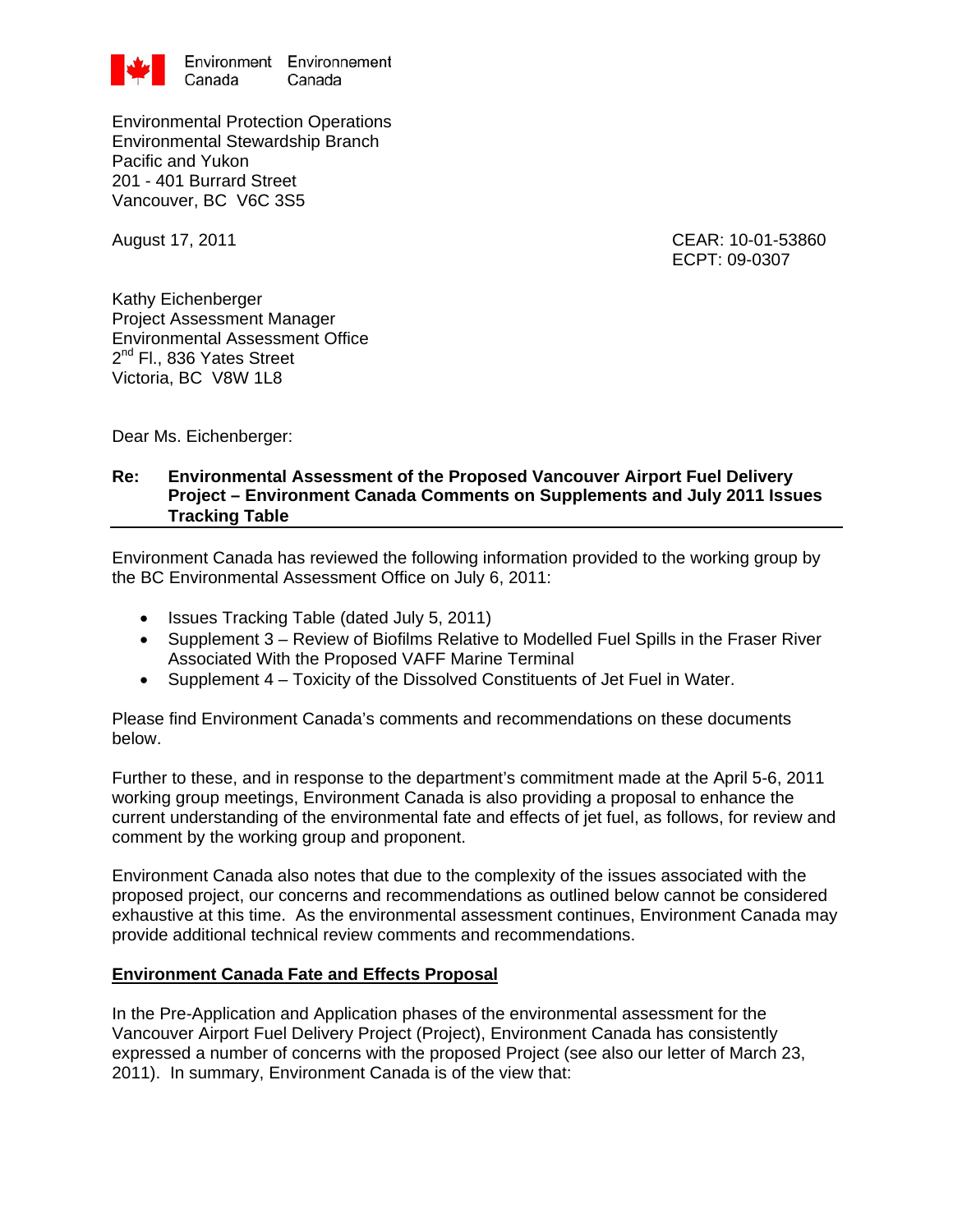- The Project would present a new and unacceptable risk to the locally, nationally and internationally important fish and wildlife populations of the Fraser River Estuary, including migratory birds and species at risk;
- There exists a high level of uncertainty, due the lack of credible, peer-reviewed science, regarding the potential effects of acute and chronic spills of Jet-A fuel to migratory birds and their associated habitats, including biofilm; and,
- Based on its mandate for, and operational experience with responding to environmental emergencies, Environment Canada is of the opinion that there is limited ability with currently available technologies to effectively control a potential Jet-A fuel spill in the Fraser River Estuary.

During the April 5-6, 2011 working group meetings in Vancouver, Environment Canada expressed a willingness to work with the proponent to begin addressing some of the most critical science gaps in the understanding of potential environmental fate pathways of Jet-A fuel to biofilm, as well as the effects to biofilm in the event of a spill. Since then, the department has drafted a proposal (as attached) outlining potential studies that could be undertaken, in collaboration with the proponent, at Environment Canada's Pacific and Yukon Laboratory for Environmental Testing (PYLET) in North Vancouver. For additional clarity, the primary objectives of the proposal are two-fold:

- 1. To determine what fraction, if any, of spilled Jet-A fuel would adhere to particles/sediments in the water column as opposed to dissolving; and,
- 2. To improve overall understanding of the potential toxicity of spilled Jet-A fuel, particularly as a consequence of exposures that may result from that fuel that adheres to particles/sediments.

In addition to the PYLET proposal, which presents an analytical approach for addressing baseline questions, Environment Canada is actively investigating how to address the outstanding questions regarding the potential effects of jet fuel, including potential impacts to biofilm dynamics and recovery, and on the propensity for contaminated biofilm to transfer toxins to migratory birds.

For additional context, the need for greater understanding and certainty with regards to the potential pathways to and impacts of Jet Fuel A on biofilm relates directly to the mandate of Environment Canada under the *Migratory Birds Convention Act* (1994). Specifically, the Act prohibits the deposition of harmful substances into waters or areas frequented by migratory  $\text{birds}^1$ .

Environment Canada advises that the results of these credible, science-based studies, which would broadly involve gathering empirically-derived information, further modeling and

 <sup>(2)</sup> No person or vessel shall deposit a substance or permit a substance to be deposited in any place if the substance, in combination with one or more substances, results in a substance — in waters or an area frequented by migratory birds or in a place from which it may enter such waters or such an area — that is harmful to migratory birds.



 $\overline{a}$ 

<sup>1</sup> **5.1** (1) No person or vessel shall deposit a substance that is harmful to migratory birds, or permit such a substance to be deposited, in waters or an area frequented by migratory birds or in a place from which the substance may enter such waters or such an area.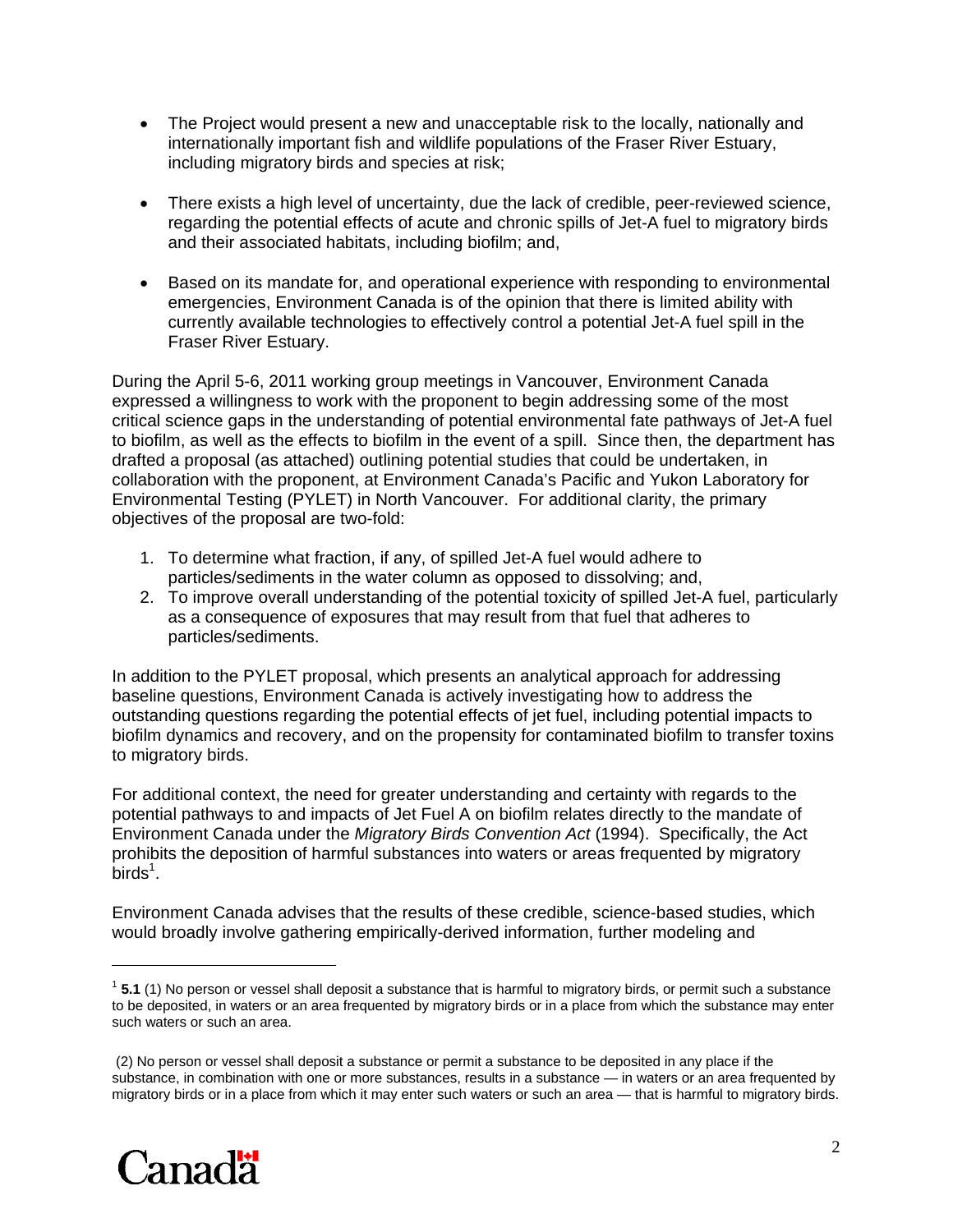monitoring, are needed in support of the Project environmental assessment. As consistently stated, the department recommends a collaborative approach, the results of which would aim to reduce uncertainty, and therefore risk, and by which to provide for informed decision-making. In support of a timely environmental assessment conclusion, it is critical that agreement be reached on these science studies as soon as possible. We welcome the opportunity to meet with the proponent such that a mutually satisfactory path forward can be reached.

## **Issues Tracking Table and Supplemental Information**

As noted, Environment Canada has reviewed the following information provided to the working group by the BC Environmental Assessment Office on July 6, 2011:

- Issues Tracking Table (dated July 5, 2011)
- Supplement 3 Review of Biofilms Relative to Modelled Fuel Spills in the Fraser River Associated With the Proposed VAFF Marine Terminal
- Supplement 4 Toxicity of the Dissolved Constituents of Jet Fuel in Water.

Please find Environment Canada's comments and recommendations on these documents below.

## **Issues Tracking Table**

**11a** No further comment.

**11b** For clarity, the Project would be precedent-setting in the bulk transport and storage of hydrocarbon-based fuel, for that sole purpose, into the Fraser River Estuary. While it is noted that the proponent proposes a comprehensive spill response plan, as previously stated, both above and in our letter of March 23, 2011, Environment Canada does not have confidence that any such plan would effectively and reliably protect the high ecological values and sensitivities of the estuary from catastrophic or chronic fuel spills.

It is, however, Environment Canada's understanding, following the April 5, 2011 meeting, that the proponent will be providing the working group with a more detailed spill response plan prior to the completion of the environmental assessment, in addition to a more detailed spill response analysis. Upon receipt of both documents Environment Canada will be in a position to comment further on specific aspects of the plan.

**11c** Refer to the response provided under 11b.

**11d** Environment Canada seeks clarification as to how introducing Panamax class tankers into the Fraser River Estuary would reduce overall shipping risk?

**11e** The conservative risk assessment is noted in terms of the likelihood of a spill; however, we do not agree that the overall Project assessment is conservative – or even accurate – in its evaluation of the spill response plan to effectively and reliably protect the ecological values and sensitivities of the Fraser River Estuary. As noted above, upon receipt of the more detailed spill response plan and spill response analysis, Environment Canada will be in a position to comment further.

**11f** Environment Canada is referring to Table 23.3.2. As stated above, there is uncertainty due to existing science gaps in baseline knowledge on jet fuel fate and effects. Also previously

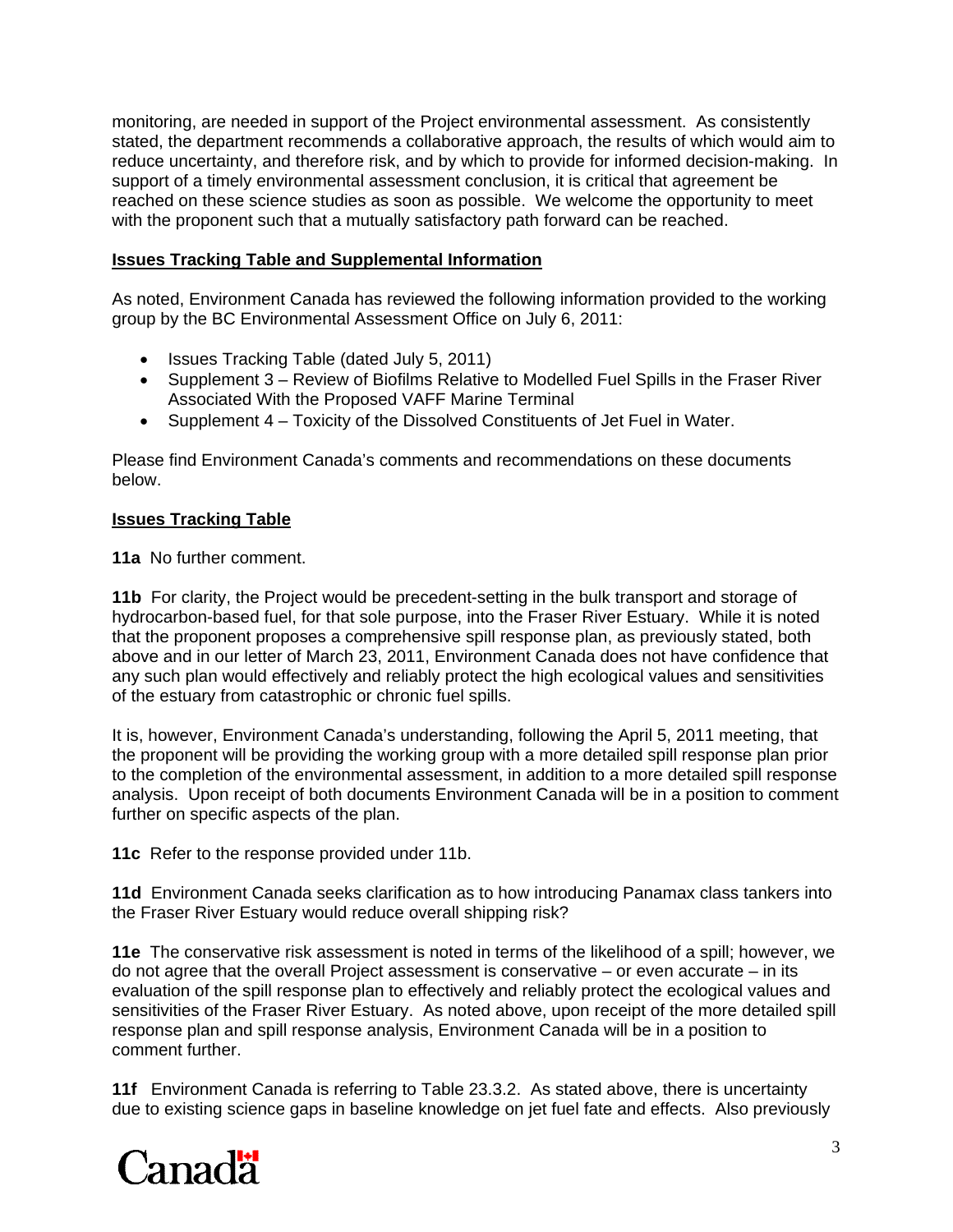stated, the department does not share the same confidence as the proponent that the spill response plan would effectively and reliably protect the high ecological values and sensitivities of the estuary. Under ideal conditions spill recovery is challenging, with inevitable loss of product. The dynamic nature of the Fraser River, which the proponent is undoubtedly aware, would further limit the effectiveness of any proposed spill response. We will be in a position to comment further upon receipt of the above-mentioned spill response documents.

**11g** No further comment.

**11h** The chronic loss of product remains a concern. The proponent's argument that there would no spills of any kind is contrary to the statistics provided in the Application, and is an overly optimistic position that Environment Canada, based on its experience, does not share.

**11i** It appears that the proponent has misinterpreted Environment Canada's comment, which is referring to a pipeline spill to a body of water. For additional clarification: the Application indicates (page 16-27) that 'Corrosion' is responsible for 11% of all spills from pipelines, and assigns a probability level of 1-2% for a spill event (which means a spill is likely to occur between 20-100 years as a result of corrosion or related effects). While spills from pipelines clearly do occur within the 20 year timeframe, over the lifetime of the Project, a consequence level of 4 (far less severe than the cited Pine River spill) to a body of water would result in a Low (4) to Moderate (4) rating in the Risk Matrix (Table 16.3.5). On this basis, we do not agree with the proponent's risk assessment generally for pipeline spills to a body of water (as a result of corrosion, third party, or other effects).

**11j** No further comment.

**11k** Based on the proponent's response, which remains open-ended, it is our interpretation that the Project could be adapted to accommodate other fuel types, which might arise in response to market-driven demands.

Further to responses offered above, and as a general comment, Environment Canada observes that while the high level of uncertainty regarding the potential impacts of acute and chronic spills of aviation fuel to migratory birds and associated habitats is acknowledged, the proponent continues to contend that the Project would not cause the loss of any product (despite industry statistics) and, if product was released, a spill response plan would reduce the consequences to 'acceptable levels'. Unfortunately, this approach misses Environment Canada's key concern, which, (for emphasis) relates to the consequences of a spill event, despite the relatively low risk levels associated with the occurrence of such events (noting the risk assessment is also being questioned). Information provided in the Application does not address this key concern; to be clear, no amount of professional opinion can replace the existing and significant science gaps on the pathways and effects of Jet-A fuel on the receiving environment. On this basis, Environment Canada recommends that a rigorous, science-based program be developed to address the critical uncertainties and, therefore, risks associated with the Project. The department has taken steps prior to and during this environmental assessment process to assist the proponent in this matter, and, as above, would welcome the opportunity to meet with the proponent to find a mutually satisfactory path forward.

**11l** No further comment.

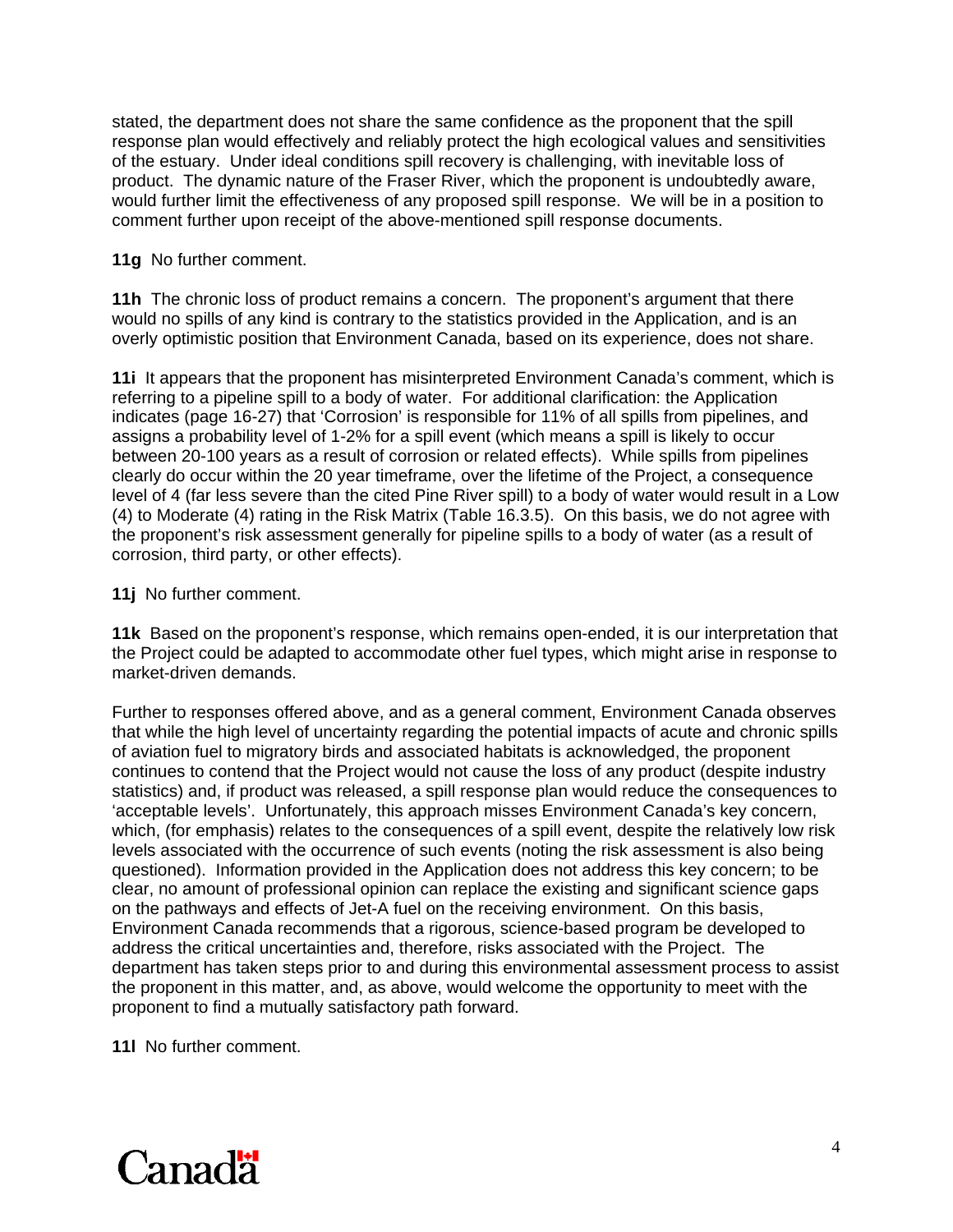**11m** As noted in Environment Canada's original comment, the proponent refers to secondary containment in relation to both reasonably foreseeable and catastrophic product loss. Particularly for the latter scenario, secondary containment is not guaranteed.

**11n** No further comment.

**11o** Acknowledged.

**11p-q** No further comment.

**11r** Environment Canada notes that the view of the proponent with regards to routine activities on the lower Fraser River is at odds with the views of both the department and Port Metro Vancouver.

**11s-t** As previously stated, the department does not share the same confidence as the proponent that the spill response plan would effectively and reliably protect the high ecological values and sensitivities of the estuary. Under ideal conditions spill recovery is challenging, with inevitable loss of product. With reference to booming specifically, we note that the effectiveness of these systems drops significantly in currents of more than 0.5 knots. The dynamic nature of the Fraser River would therefore further limit the effectiveness of any proposed spill response.

Also refer to the second part of our response provided under 11b.

**11u** Refer to the responses provided under 11e.

**11v, w, y** and **11 aa** Environment Canada recognizes that the fuel receiving and storage facilities at YVR are not part of the Project as outlined for the purposes of the environmental assessment. Nevertheless, the YVR facilities will be inextricably linked, and must therefore have coordinated spill response plans, to those of the proposed Project. Environment Canada therefore requests copies of the existing spill response plans for the facilities at YVR to assist in our review of the forthcoming plan and spill analysis for the Project currently under review.

**11x** No further comment.

**11z-ab** As noted above, upon receipt of the more detailed spill response plan and spill response analysis, Environment Canada will be in a position to comment further on the specifics of the plan. Subsequent to this, we would welcome a dialogue with the proponent regarding the plan.

**11ac** The proponent has misinterpreted Environment Canada's response. The department does not support a habitat compensation plan (HCP) in the context of a fuel spill. Such occurrences are subject to enforcement action as described through the links previously provided. A HCP is recommended in circumstances where Project impacts to habitats, including wetlands and riparian areas, as a result of, for example, the terminal footprint, pipeline footprint, access, etc, cannot be avoided. We recommend the proponent review the information available through the links previously forwarded to better gauge the need for a HCP.

**11ad** No further comment.

**11ae** Environment Canada recommends the development of a rigorous, science-based plan to address uncertainty and associated risk.

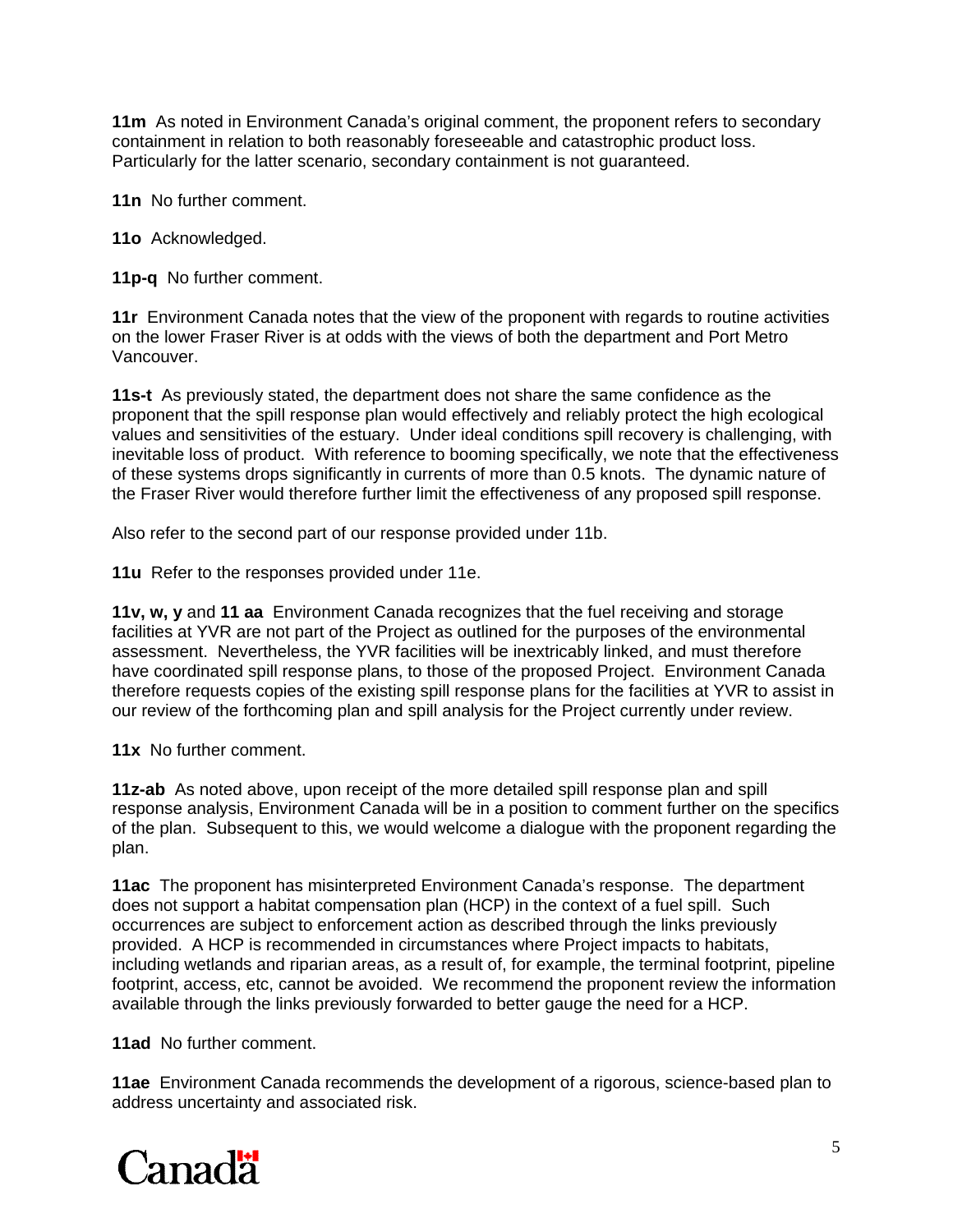**11af** Environment Canada notes the gaps within Moody (1990) (e.g., identification of the source, spill volume and extent), and the proponent's assumptions in this regard. We recommend the proponent contact the author to follow up on the report and its findings, as they relate to the potential impacts of the proposed Project.

**11ag** Please refer to Environment Canada's general comment following our response above for 11k.

**11ah** (1) Environment Canada generally agrees with the proponent's view that biofilms are *'found throughout the study area'.* However, even if biofilms are broadly distributed, this does not mean they are available to shorebirds. To suggest so is speculative in the absence of supporting data. Please also refer to our comments below for Supplement 3. (2) Environment Canada questions the accuracy of the statement that, '*fuel would be substantially weathered'*, given that, for example, a spill downstream of the proposed terminal would reach Sand Heads Lighthouse in 8 hours (and for upstream areas upstream, including the South Arm marshes, in approximately half that time).

**11ai** Environment Canada recommends the development of a rigorous, science-based plan to address uncertainty and associated risk.

**11aj** Environment Canada would like to note that while there may be both direct and indirect impacts to migratory birds and their habitats, and while we acknowledge that these may be difficult to assign, the terms direct and indirect simply describe the pathway of impact, and in no way diminish the potential seriousness or significance of the resulting effect.

**11ak** The Application states that, *'It is estimated that most fuel entering the marsh would dissipate in a matter of days to weeks but some residual fuel may remain attached to the vegetation canopy, exposed root masses and peat for months'*, whereas the response provided in the Tracking Table states that, *'Persistence is likely…'*. These statements are inconsistent, and highlight the scientific uncertainties and associated risks surrounding the impacts of Jet-A fuel on the receiving environment.

Environment Canada notes that the Moody (1990) report states that, '*By September, there were still many areas within the zone of high impact which had no vegetative growth, and only 10% of the sediment area was occupied by vegetation. Fuel was still seeping from the sediments in many locations leaving a distinct film on the incoming tide'*. This indicates that after (a minimum) five months from the time of the spill, there remained clear evidence of product in the affected area. The report also indicates (page 22) that the extent and rate of plant recovery remained uncertain, and questioned whether the pre-spill ecological role of the affected plant communities would return at all. The proponent has failed to acknowledge in its response that a spill involving Jet-A fuel has the potential to persist longer than the Application purports, and that the ecological effects could extend across years, not just days, weeks and months. Environment Canada advises that a more credible approach to addressing these uncertainties is to acknowledge the lack of understanding on these issues, and seek a credible, sciencebased approach to address uncertainty and associated risk.

**11al** Environment Canada recommends the development of a rigorous, science-based plan to address uncertainty and associated risk.

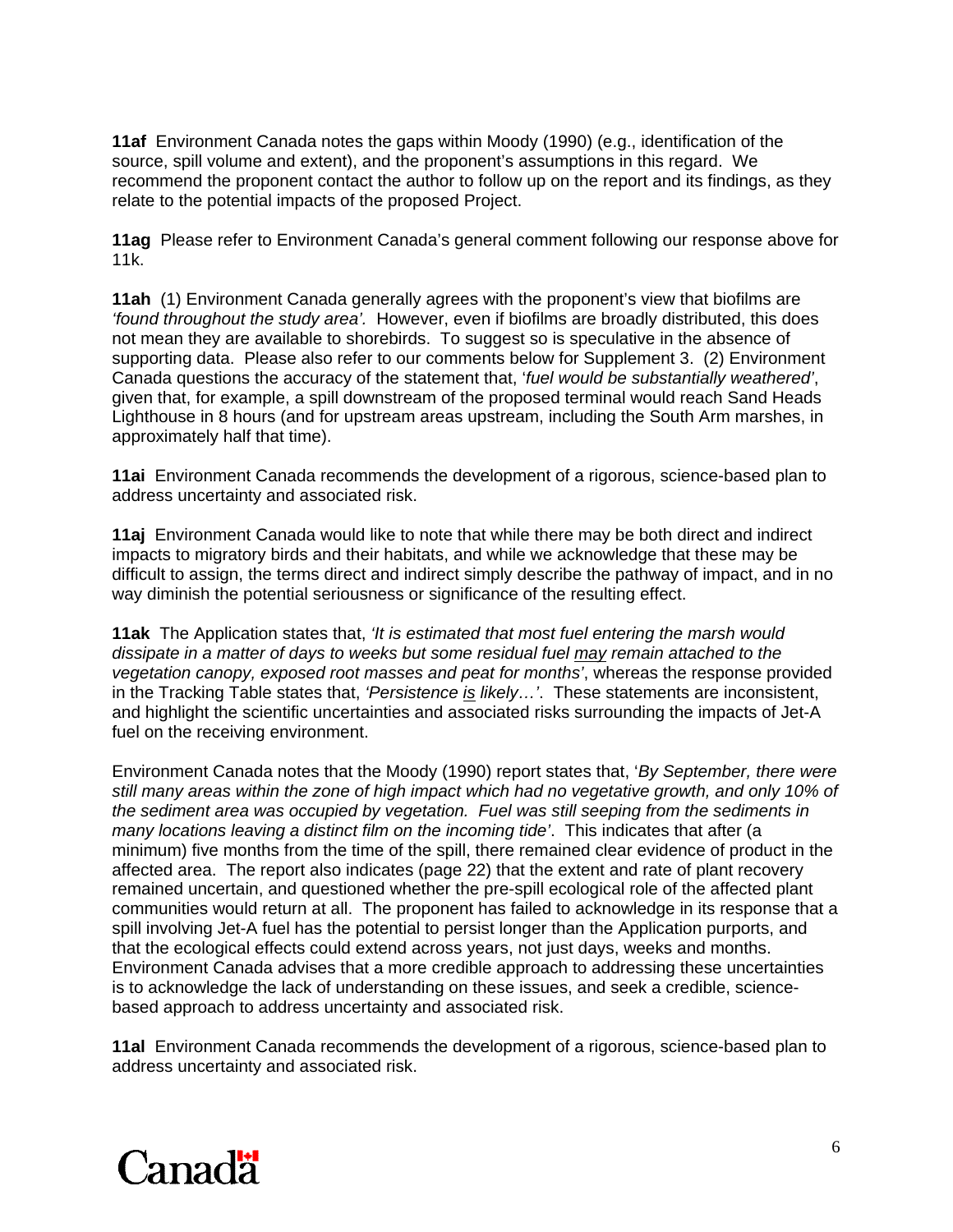**11am** Following review of the findings of Moody (1990) Environment Canada strongly suggests that Table 19.3.10 should be revisited with respect to Vegetation Damage/Injury and Loss/Mortality. Our evaluation is that the effects of a worst case spill to marsh habitats of the South Arm and Ladner Slough would likely be significant. Additionally, effects to wildlife, including migratory birds, that depend on such habitats, whether to breed, stage and/or forage, also needs to be re-evaluated.

**11an** (a) It is unclear why the proponent is referring to Chapter 22 Cumulative Environmental Effects in this response. Environment Canada is referring to Chapter 19 Table 19.3.20, and has applied the same significance criteria as shown in that table (magnitude, geographic extent, frequency, duration/recovery time, and VEC resilience); (b) Environment Canada disagrees that potential effects to the Great Blue Heron would not be potentially significant. In this context, we also disagree with the use of the phrase *'temporary loss of habitat'* unless it can be more clearly defined (refer response under 11ak, for example); (c) Acknowledged; (d) No further comment; (e) (f) (g) Acknowledged.

**11ao** As previously stated, Environment Canada does not have the same level of confidence as the proponent in a spill response plan to effectively and reliably protect the high ecological values and sensitivities of the Fraser River Estuary. Upon receipt of the more detailed spill response plan and spill response analysis, Environment Canada will be in a position to comment further.

With reference to wildlife hazing, while the merits of issuing a federal hazing permit must always be considered on a case-by-case basis, the *a priori* approach of adopting this as a mitigation measure for the proposed Project is controversial to say the least.

**11ap-aq** Based on the proponent's response, Environment Canada advises that where potential impacts to habitats are identified, the development of a HCP is recommended. Please also refer to the response provided under 11ac.

**11ar** Refer to the first part of the response provided under 11ao.

**11 as-11 aw** To clarify, the information provided by Environment Canada relates directly to the legislation and policies under which the department is mandated. The information is not a 'view' of Environment Canada, as reflected in the proponent's response.

**11ax-ay** Please refer to Environment Canada's general comment following our response above for 11k.

**11az** It is unclear why the proponent has directed Environment Canada to the response provided for comment 4f. Please clarify.

**11aaa** No further comment.

**19d, 20a, 20e, 20 g** It is Environment Canada's understanding, following the April 5, 2011 meeting, that the proponent will be providing the working group with a more detailed spill response plan prior to the completion of the environmental assessment, in addition to a more detailed spill response analysis. Upon receipt of the documents Environment Canada will be in a position to comment further.

**20b** Please refer to Environment Canada's comments on Supplement 4 below.

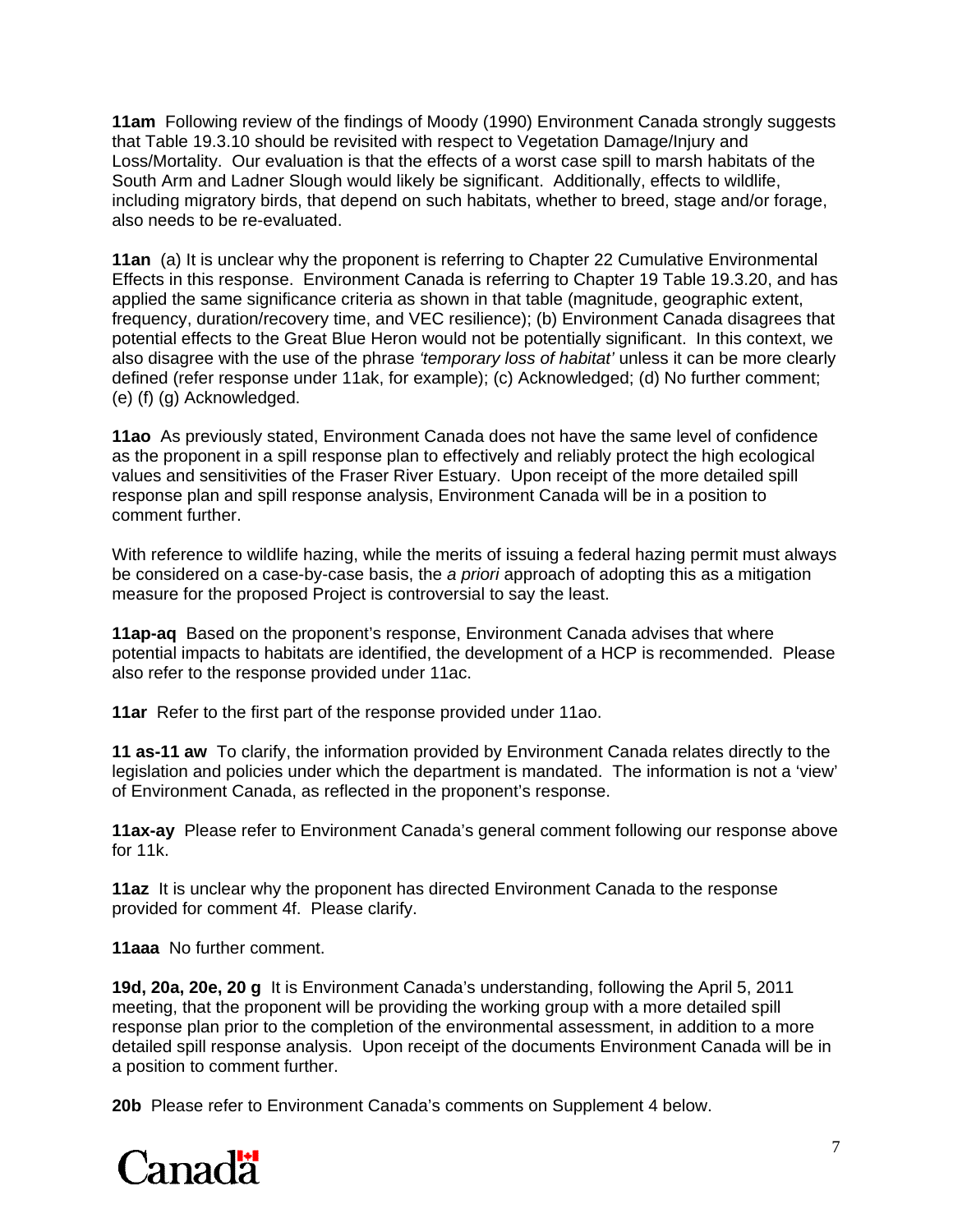#### **Supplemental Information**

Environment Canada considers Supplements 3 (on biofilm) and 4 (on jet fuel toxicity) provided for review to be particularly important in this environmental assessment process, as the models and information are being used to predict and interpret environmental conditions and qualities in the event of a jet fuel spill in the Fraser River Estuary – one of, if not the most important area for migratory birds in Canada.

We, however, do not support the conclusions drawn in these two Supplements. As acknowledged by the proponent, the significant gaps in the knowledge and understanding of the direct and indirect effects of jet fuel on migratory birds and their habitat, particularly biofilm, pose challenges to the environmental assessment process. However, Environment Canada cannot recommend relying on professional opinion where the science on key issues is so lacking and, very importantly, given the extreme importance of the ecosystem at risk. To reiterate our concerns, and as highlighted in the meeting on April 6, 2011, an absence of information does not, and cannot, automatically translate into the absence of an effect.

Please find Environment Canada's specific comments and recommendations on each Supplement below.

#### **Supplement 3 – Biofilm Memorandum**

Environment Canada does not agree with the principal conclusions of Supplement 3 (*italics* below), specifically:

*1. Distribution of biofilms may be larger than mapped area - Biofilms are likely widely distributed over the Fraser Delta in the upper tidal flats area where wave exposure is low and where mud is the dominant substrate. To date, biofilms have been documented on about 6% of the mudflats in the Delta, i.e., approximately 2,766 hectares. There are at least 2,500 hectares of similar habitat on Sturgeon Bank and Roberts Bank that is likely to contain biofilms of similar composition. As noted in the worst-case spill modelling, it is highly unlikely that spills originating in the river would contact both Roberts Bank and Sturgeon Bank. So even in the event of a worst-case spill, it is likely that there would be large unaffected biofilm areas.* 

*2. Other areas are available for sandpiper habitat use - While there are large aggregation of sandpipers using the north Roberts Bank area during their migration stops, they utilize other areas as well for feeding, including Boundary Bay and Sidney Spit (Butler et al.*  1987). It is also noted that biofilms account for some of the Western Sandpiper diet, but not all *(Kuwae et al. 2008) so there are both alternative feeding areas and alternative food sources, albeit at some energetic cost.* 

While Environment Canada concurs with the proponent that biofilm undoubtedly occurs in other areas of the Fraser River Estuary, there is no valid evidence that such alternative biofilm source(s) would be suitable for shorebirds and/or, if it were proven so, whether shorebirds could switch to either those areas or to alternative food sources.

The facts are that most of the entire Western Sandpiper species concentrate on Roberts Bank during spring migration to their breeding grounds and that biofilm constitutes an important, if not the most important, food source. To presume the birds would utilize alternative habitats/food

# Canadä<sup>1</sup>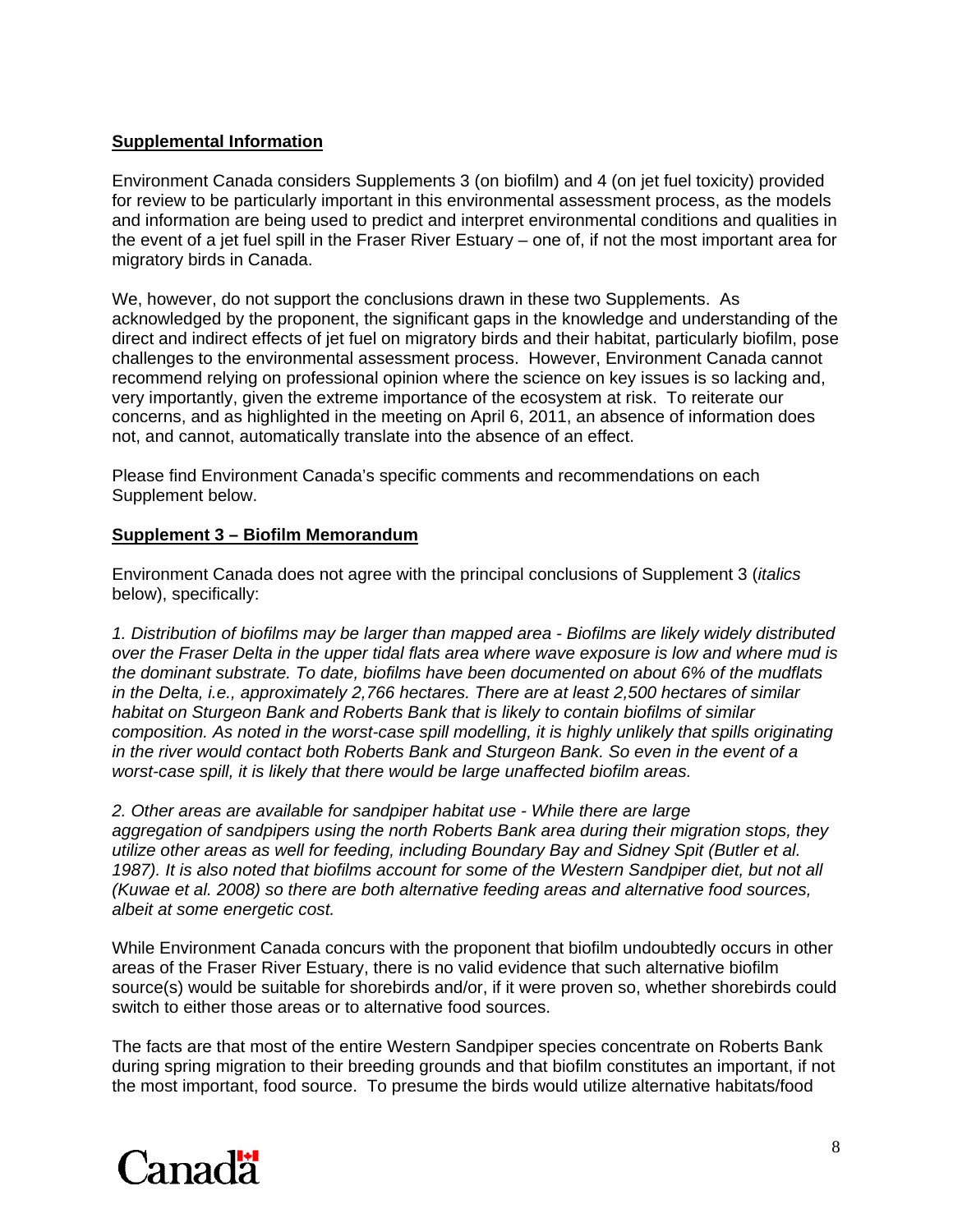without credible evidence is unwarranted speculation that constitutes an unacceptable population-level risk to at least one migratory species, the Western Sandpiper.

Hitherto, there have been no reports of shorebirds feeding on biofilm in the Fraser River Estuary other than on the upper intertidal of Roberts Bank and on a small fraction of Boundary Bay. Further, published research shows that biofilm constitutes the major dietary source for shorterbilled morphs of Western Sandpipers, especially males, during spring migration on Roberts Bank. These latter birds may be functionally unable to switch to alternative food sources during spring migration.

*3. There are no direct results showing effects of Jet A fuel on biofilms - Although there has been no direct research on Jet A fuel affects on biofilm, research studies on biofouling and biofilms have shown them to be remarkably resilient to chemical stress. Biofilms are not a single species culture but rather a complex of bacteria, microalgae and microfauna.* 

*Background literature suggests that fuel sheen would have some effect on a mudflat biofilm, that the effect would likely be patchy and that the biofilm would have the potential to recover quickly (days to weeks) due to ongoing tidal flushing and recruitment of biofilm components from surrounding unaffected areas.* 

Environment Canada concurs with the proponent that there is no direct evidence on the effects of jet fuel on biofilm, in general, and biofilm communities grazed by shorebirds on Roberts Bank, in particular. However, given these latter facts, Environment Canada cannot support the proponent's assertion that the biofilm is resilient. While the memo refers to the undoubted productivity of biofilms, the proponent should also be aware that the ecological literature shows that being biologically productive does not mean that a system is also robust. Jet fuel could readily introduce toxicity into biofilm communities that, at best, disrupts, or worst, destroys that productivity – with direct impact on a major food resource for shorebirds. Further, should a spill occur during the period of shorebird migration, the robustness or resilience of biofilm over days to weeks would be irrelevant since there would be an acute loss of forage during the physiologically stressful migration period that, for individual birds, can last for shorter periods than the speculated recovery time. Finally, the proponent has not taken into consideration the potential effects of shorebirds grazing biofilm contaminated with jet fuel.

#### **Supplement 4 - Jet Fuel Toxicity in Water**

Environment Canada does not agree with the principal conclusion of Supplement 3:

*To conclude, in the highly unlikely event that a worst-case spill of jet fuel was to occur in the Fraser River (as presented in Chapter 19 which also conservatively assumes no mitigation can be applied to reduce the volume or reach of a spill), the toxicity of dissolved constituents in the water would not be a concern for aquatic life.* 

Environment Canada notes that Supplement 4 does not address the potential toxicological consequence(s) to sediment from a spill of jet fuel, or the toxicity of the fraction, if any, that adheres to particles in the water column as opposed to dissolving. The references presented and case studies cited within the Supplement have limited to no relevance to potential toxicological outcomes that could occur in the event of a spill in the Fraser River Estuary specifically. Additionally, the propriety additives associated with the aviation fuel have not been fully detailed or assessed for their contribution to deleteriousness. Furthermore, while it is understood that laboratory testing cannot replicate *in situ* conditions, science has proven that laboratory based studies, in particular toxicological studies, are accurate predictors of potential

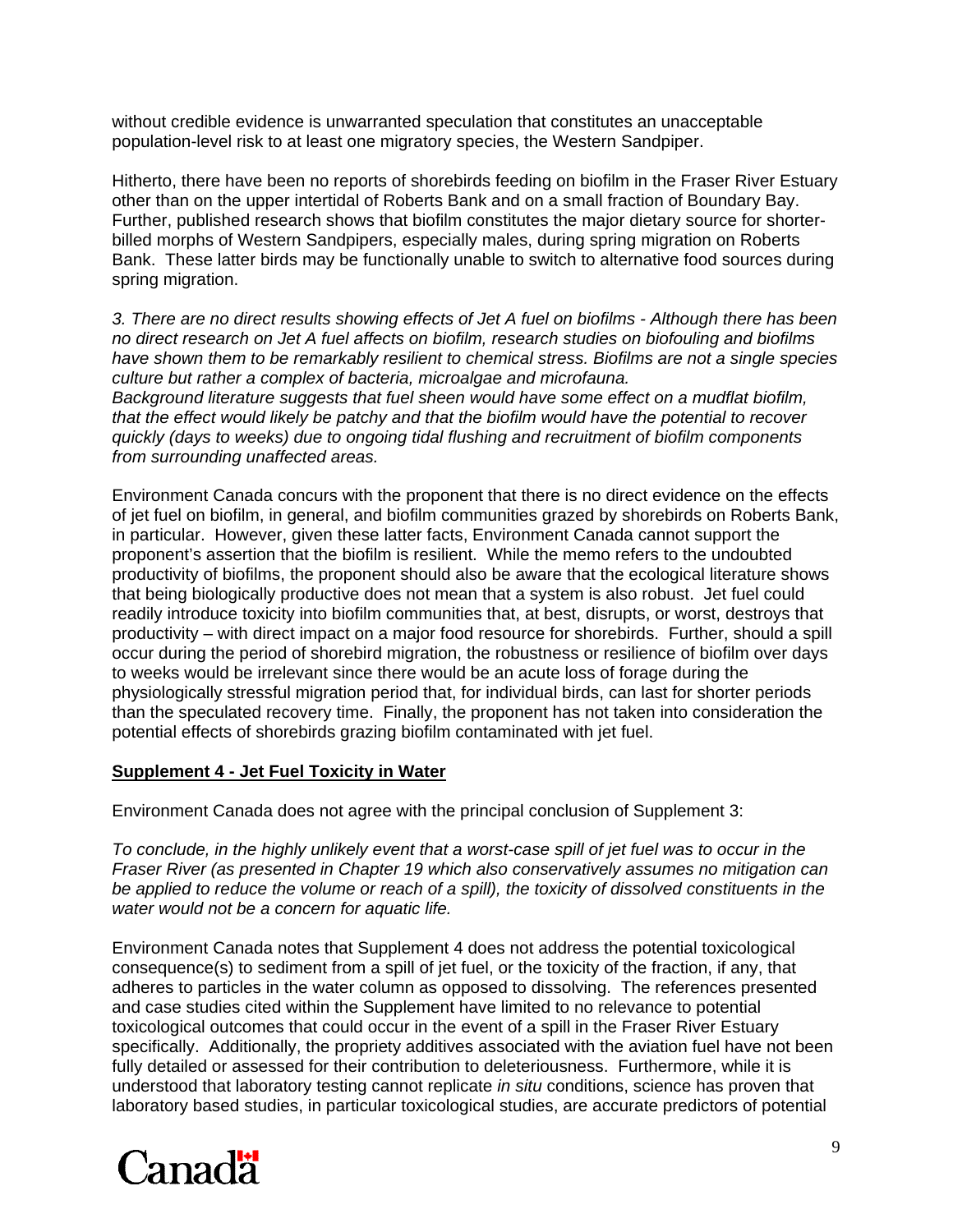field effects in both liquid and solid phase media. Additionally, CCME guidelines are almost exclusively derived from accredited laboratory based studies, and have proven to be protective of many of Canada's aquatic systems.

Although the proponent notes in this Supplement that there is an almost complete lack of understanding of the nature and the toxicology of jet fuel, the toxicology issues are not subsequently addressed for sediments. Furthermore, the toxicology data that is discussed is for freshwater; Environment Canada questions the relevance of the data to the Project-specific circumstances given the estuarine conditions experienced in the lower Fraser River and the saltwater conditions beyond the mouth of the Fraser. In conclusion, given the sensitive habitat in question, Environment Canada strongly recommends that environmentally relevant toxicological studies and supporting analytical chemistry be conducted under laboratory controlled conditions to determine the potential deleterious consequences associated with the water-soluble fraction and direct sediment contact with jet fuel and associated additives. A preliminary proposal to conduct such studies is appended to this letter for the proponent's consideration.

## **CONCLUSION**

Environment Canada remains concerned that while the high level of uncertainty regarding the potential impacts of acute and chronic spills of jet fuel to migratory birds and associated habitats is acknowledged, the proponent continues to contend that the Project would not result in the loss of any product to the Fraser River Estuary and, if product was released, a spill response plan would reduce the consequences to 'acceptable levels'.

At this time, Environment Canada does not have the same level of confidence as the proponent in a spill response plan to effectively and reliably protect the high ecological values and sensitivities of the Fraser River Estuary. In the absence of an improved understanding of the potential water quality and toxicological consequences in the event of a spill, Environment Canada advises that the ecological risks of the proposal remain too great. Environment Canada emphasizes the need for credible, scientific data based on a comprehensive suite of studies designed to address the uncertainties outlined in this letter, including monitoring and empirical testing. As noted above, and with reference to the attached preliminary study proposal, Environment Canada would welcome a meeting with the proponent to discuss both the proposal, and upon receipt and review, the more detailed spill response plan and analysis.

Environment Canada appreciates the opportunity to provide comments regarding this project. If you have any questions, please do not hesitate to contact me at 604-666-0670.

Yours sincerely,

*[ORIGINAL SIGNED BY]* 

Nadine Parker Senior Environmental Assessment Officer

\_\_\_\_\_\_\_\_\_\_\_\_\_\_\_\_\_\_\_\_\_\_\_\_\_\_\_\_\_\_\_\_\_\_\_

Attach. (1)

cc: Juergen Baumann, Port Metro Vancouver

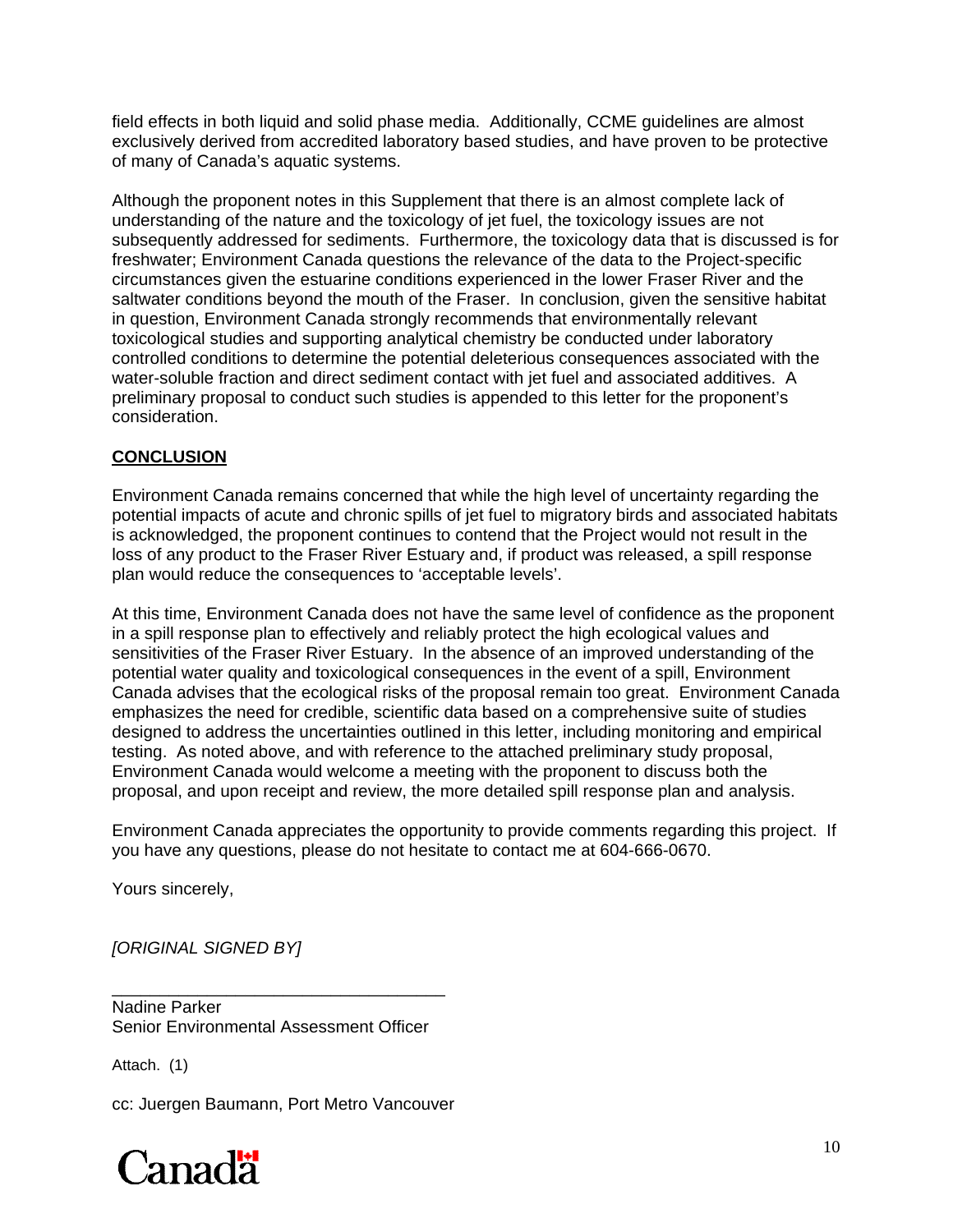#### **Attachment Preliminary Jet Fuel Fate and Effects Proposal**

## **Preamble**

This preliminary proposal was prepared with assistance from Environment Canada's Pacific and Yukon Laboratory for Environmental Testing (PYLET). Located on Burrard Inlet in North Vancouver, PYLET is a centre for the study of marine, estuarine and freshwater toxicology and chemistry, with specialization in salmonid toxicogenomics, bacterial source tracking, and marine water quality monitoring. The Laboratory works in partnership with other provincial ministries and federal government departments as well as the University of Victoria. Laboratory activities support environmental enforcement and environmental quality monitoring throughout Environment Canada's Pacific and Yukon Region.

The proposal is offered in the context of the ongoing environmental assessment of the proposed Vancouver Airport Fuel Delivery Project, and assumes that studies could be completed in a timeframe that would allow the results to inform environmental assessment decisions. The proposal is offered for discussion purposes at this time and would be subject to further refinement prior to implementation. Delivery of any component of the proposal would be contingent on receipt of financial support from the proponent.

Recognizing that aviation fuel additives may in some circumstances account for the toxicological effects of any fuel spill, and to account for the often-proprietary nature of these additives, the proposal assumes that the proponent would be responsible for supplying a representative sample of jet fuel for the purposes outlined here.

To the extent possible, studies proposed here are designed to address environmental conditions and endpoints expected to be encountered in the site-specific context of the Fraser River Estuary.

## **Study Objectives**

- 3. To determine what fraction, if any, of spilled Jet-A fuel would adhere to particles/sediments in the water column as opposed to dissolving; and,
- 4. To improve overall understanding of the potential toxicity of spilled Jet-A fuel, particularly as a consequence of exposures that may result from that fuel that adheres to particles/sediments.

## **Proposed Study Design**

## **Part 1 – Weathering and Chemistry**

Part 1 of the study would involve the introduction of Jet A fuel at various concentrations into freshwater, estuarine (15 ppt) and seawater (27 ppt) samples containing representative concentrations of particles/sediments. Samples would be allowed to 'weather' under various environmentally relevant conditions, for durations (hours-days-weeks-months) to be determined from an evaluation of possible spill scenarios and environmental fate models. At the conclusion of each weathering simulation, particulates/sediments would be filtered or otherwise separated from the liquid fraction, and both fractions would be analyzed using routine analytical chemistry methods to determine the residual chemical constituents.

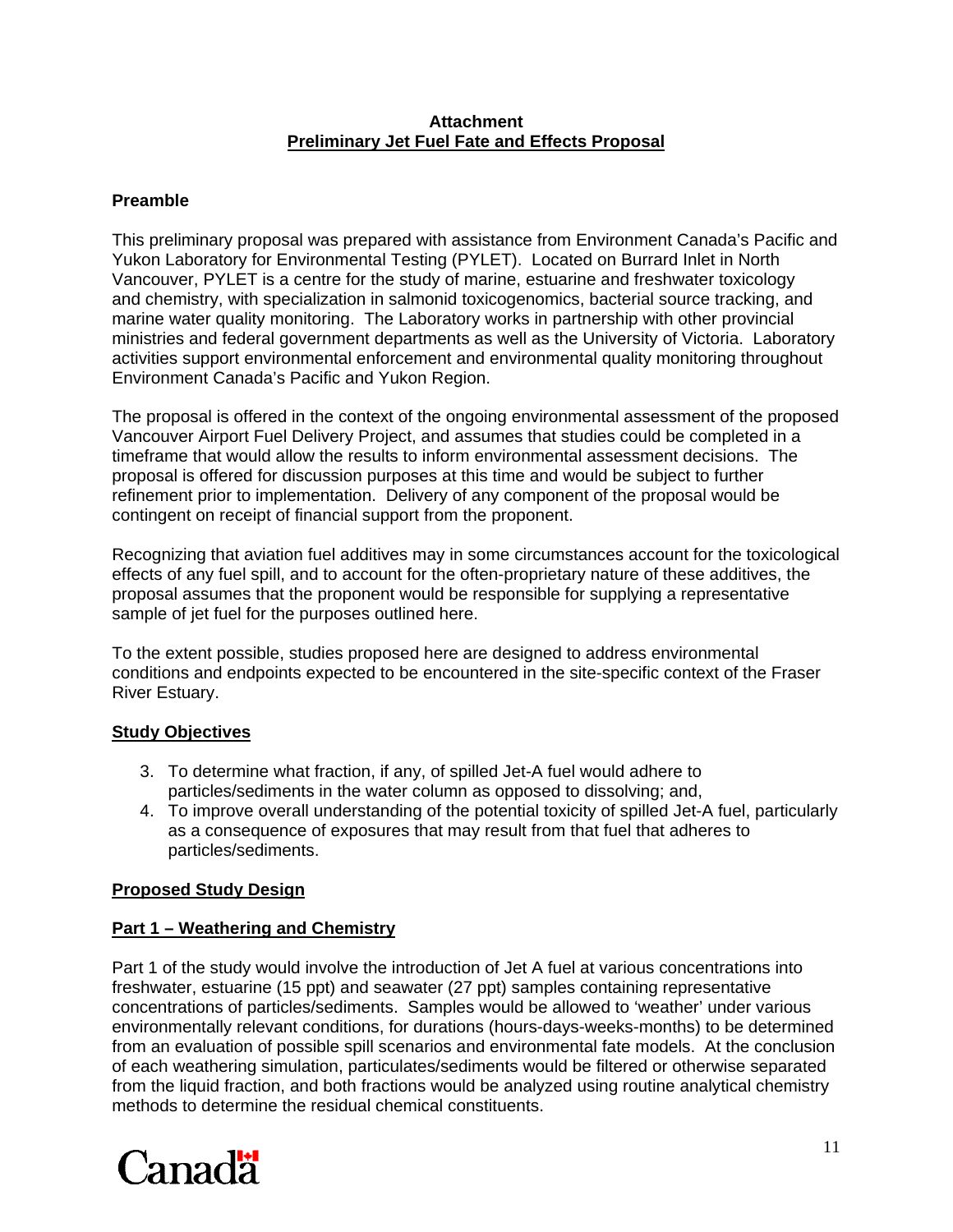## **Part 2 – Toxicological Effects**

PYLET-Toxicology Section *Jet Fuel A* Sediment & Water Phase Testing Regime (to be undertaken as a series of steps):

#### *Step A*

Objective: To determine the toxicological potential of the water soluble fraction of Roberts Bank sediment spiked with "Jet Fuel A" at various salinities to appropriately acclimated salmonid species.

Method:

- Sediment will be field collected from Roberts Bank.
- Sediment will be spiked with "Jet Fuel A" in ratios (sediment:fuel) to be determined.
- Sediment will be distributed over a "bottom filter" grid to a depth of 2 cm (see Figure 1).
- Testing with salmonids; Coho or Chinook, in freshwater, estuarine (15 ppt) and seawater (27 ppt).
- Aeration will be calibrated to provide sufficient lift of the water to ensure passive movement of water into the sediment and pumped via air stacks back into the overlying water.
- System will be allowed to equilibrate for 24 hours prior to introduction of fish.
- Bioassay will follow established EC RM/9 methods for bioassay.
- Endpoints will be death and behavioral and physiological responses during exposure period.
- Analytical chemistry will be collected at the discretion of project lead.

## *Step B*

Objective: To determine the sublethal effects on the reproduction endpoint of *D. magna.* 

Method:

- Using PYLET 21-day *D. magna* method to determine reproductive success.
- Spiked sediment and using SWEP method (water soluble fraction extracted from spiked sediment) to obtain water soluble fraction from sediment.
- Endpoints measured included; LOEC, NOEC, IC25 and IC50 concentration for reproductive success for neonates.

#### *Step C*

Objective: To determine the lethality and growth and survival of *Hyalella azeteca* (freshwater sediment invertebrate) impacts.

Method:

- Using EC protocols and modified PYLET 14 day cone test assay to determine toxicity, LOEC and NOEC endpoints.
- Growth and Survival endpoints will also be determined.
- Jet fuel spiked in the lab into benign reference sediment.

#### *Step D*

Objective: To determine toxicity of Jet Fuel sediment pore water to bacteria (*Microtox*) and larval stages of Echinoids (sea urchin or sand dollar gametes).

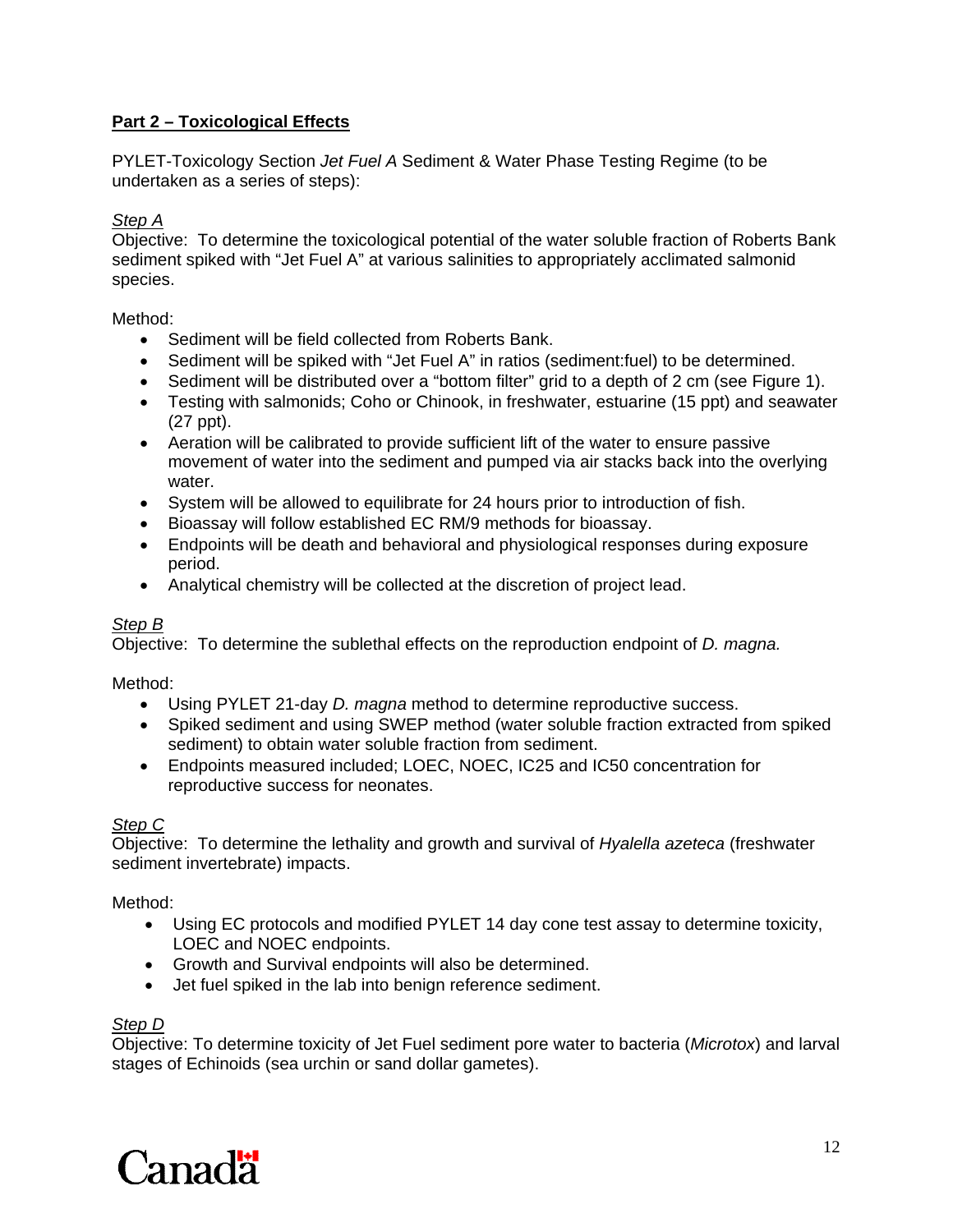Methods:

- Using established EC &PYLET methods to determine toxicity of pore water. Endpoints IC50 and IC25. In both freshwater and saltwater.
- Using above determine IC50 and IC25 to water soluble phase of pore and water soluble fraction.
- Determine larval development after 72 hr of exposure. RM 27

#### *Step E*

Objective: To determine the lethality and growth and survival of marine amphipods to spiked sediment impacts.

- Using EC protocols to determine toxicity, LOEC and NOEC endpoints.
- Growth and survival endpoints will also be determined.
- Samples spiked in the lab into benign reference sediment that lab routinely uses.

## **Part C – Biological Effects**

Environment Canada remains concerned about the potential for any toxicological effects of spilled jet fuel to translate to biologically relevant effects on migratory bird habitats and, ultimately, populations. To this end Environment Canada is actively pursuing options to assess potential impacts to biofilm dynamics and recovery, and on the propensity for contaminated biofilm to transfer toxins to migratory birds. Environment Canada commits to making this additional information available, building on the above proposal, as soon as possible.